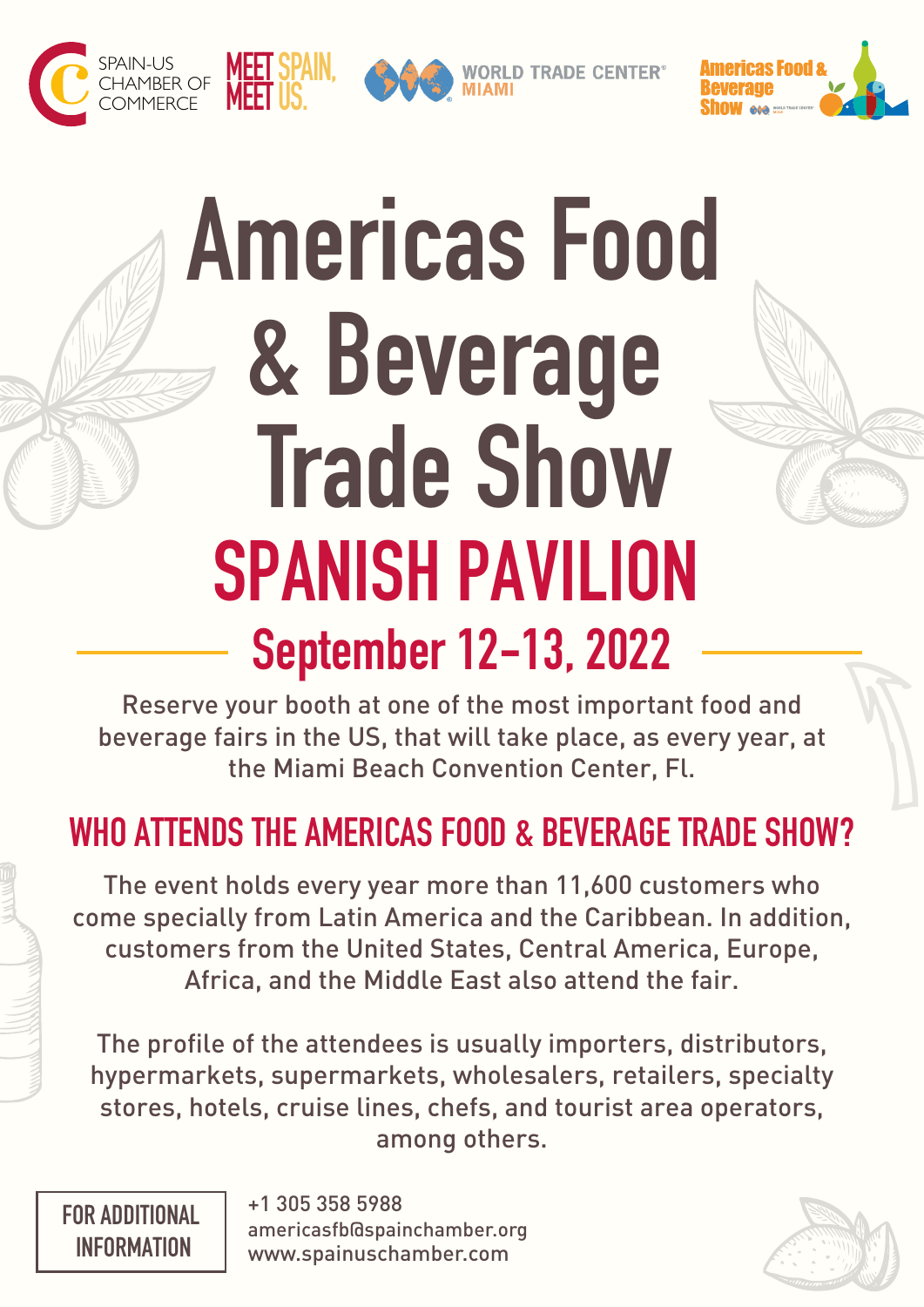





#### VISITOR'S PROFILE

Importers, distributors, producers, sellers, exporters, restaurants, chefs, supermarkets.

#### EXHIBITOR'S PROFILE

Producers in the agri-food sector with commercial interests in the United States, Latin America and the Caribbean.

#### WHAT ARE THE ADVANTAGES OF EXHIBITING IN THE SPANISH PAVILION?

- 1.More visitors in the Pavilion.
- 2.Higher visibility.
- 3.Premium location in the Spanish Pavilion.
- 4.10x10 feet booth with metal structure and the company label identificationon the front.
- 5.Assistance in communication and management between producers and exhibitors for any additional needs (costs to be covered by the exhibitors).
- 6.Specific and previous communication actions to attract buyers.
- 7.Placement on the exhibitor's directory.
- 8.One table covered in a long cloth and two chairs.
- 9.500-watts electrical outlet.

### WHY BEING AN EXHIBITOR?

- 1. Most important food show in Florida.
- 2. \$100 million in audited sales in 2018 edition.
- 3. More than 11,000 buyers coming from Africa, Central America, the Caribbean, Europe, Middle East, United States and South America.
- 4. Presence of other international pavilions: Argentina, Brazil, Canada, USA, etc.
- 5. Addressed for companies that want to increase their sales in Latin America, the Caribbean and the United States.

FOR ADDITIONAL

 INFORMATION www.spainuschamber.com americasfb@spainchamber.org +1 305 358 5988